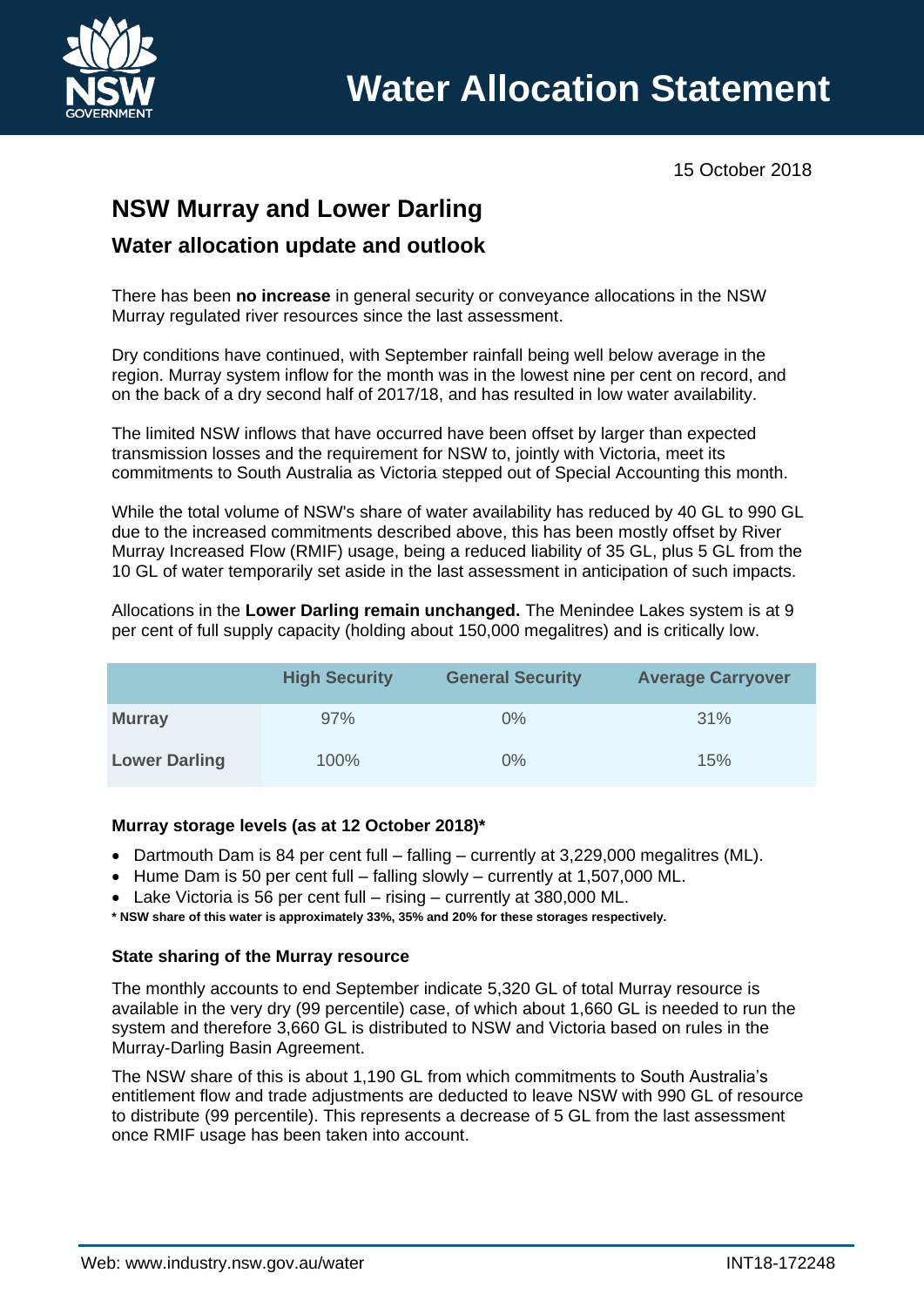

### **Climatic outlook**

The Bureau of Meteorology seasonal outlook for November to January generally indicates likely below median rainfall conditions. Above average temperatures experienced so far in 2018 are likely to continue into early 2019.

The Bureau's El Niño-Southern Oscillation (ENSO) Outlook has moved to El Niño ALERT as sea surface temperatures move towards El Niño thresholds. Models suggest El Niño will likely develop over the coming month or two. Similarly, signs continue to indicate that a positive Indian Ocean Dipole (IOD) is underway. When combined, these two events in spring increase the possibility of a dry and warm end to the year.

### **Trade**

In the Murray, trade across the Barmah choke remains restricted to **'no net trade downstream'**. Downstream trade opens to the extent of the volume of any upstream trade. The trade restriction helps to protect existing downstream entitlement holders from an increased risk of delivery shortfall due to the limited physical capacity of the Barmah choke. Water users are encouraged to monitor the Murray-Darling Basin Authority (MDBA) website [\(www.mdba.gov.au\)](http://www.mdba.gov.au/) for information about the trade balance and status of trade.

The Menindee Lakes system is below 480 GL, the threshold at which the Lower Darling becomes administratively separated from the Murray. Temporary trade with the Murray is therefore closed. Trade typically remains closed until the system recovers to above 640GL. Trade within the Lower Darling water source remains unaffected.

Trade **out** and **within** the Murrumbidgee Valley is open, but trade **into** the Murrumbidgee Valley is closed. Trade into the Murrumbidgee Valley will re-open when the Murrumbidgee inter-valley trade (IVT) account balance climbs to 15 GL. Water users are encouraged to monitor the WaterNSW website [\(www.waternsw.com.au\)](http://www.waternsw.com.au/) for daily information about the IVT account balance and status of trade.

### **Next announcement**

The next water allocation statement for the NSW Murray and Lower Darling valleys will be issued on **Thursday 1 November 2018**.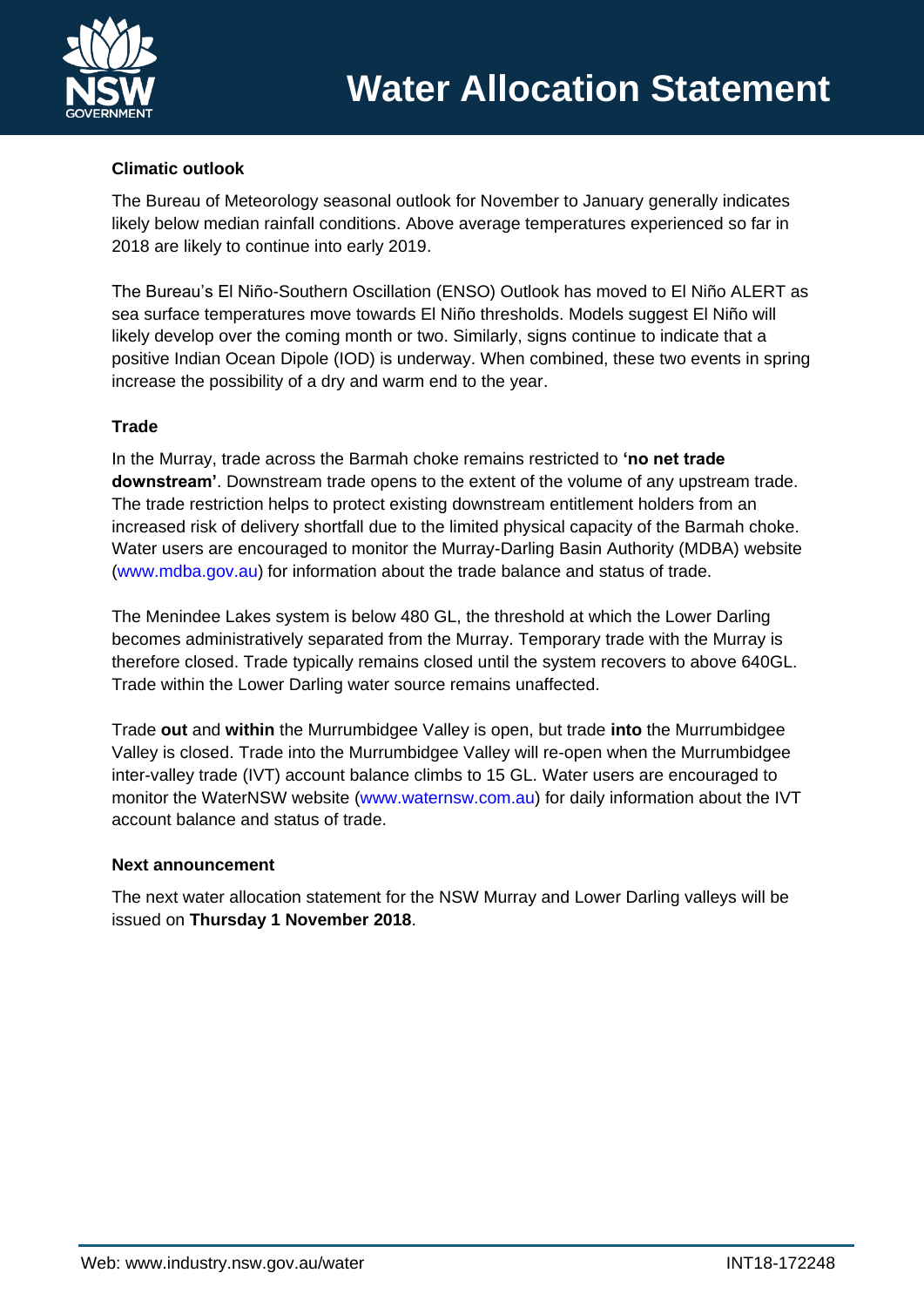

### **NSW Murray resource assessment data sheet**

| Resource Distribution (15 October) for 2018-19                           | Volume (GL) |
|--------------------------------------------------------------------------|-------------|
| Total Available Resource <sup>(1)</sup>                                  | 990         |
| less                                                                     |             |
| Carryover <sup>(2), (7)</sup>                                            | 520         |
| Rules based Environmental Water <sup>(3)</sup>                           | 106         |
| Towns, Stock, Domestic <sup>(4)</sup>                                    | 54 (100%)   |
| Announced High Security subcategory (education, research) <sup>(4)</sup> | $1(100\%)$  |
| Announced High Security <sup>(4)</sup>                                   | 184 (97%)   |
| Conveyance <sup>(5)</sup>                                                | 120 (36%)   |
| Reserves <sup>(6)</sup>                                                  | 0           |
| Announced General Security <sup>(7)</sup>                                | $0(0\%)$    |
| Temporary Reserve <sup>(8)</sup>                                         | 5           |
|                                                                          |             |

*\*See notes below.*



# **NSW Murray resource distribution 2018-19 – 15 October 2018**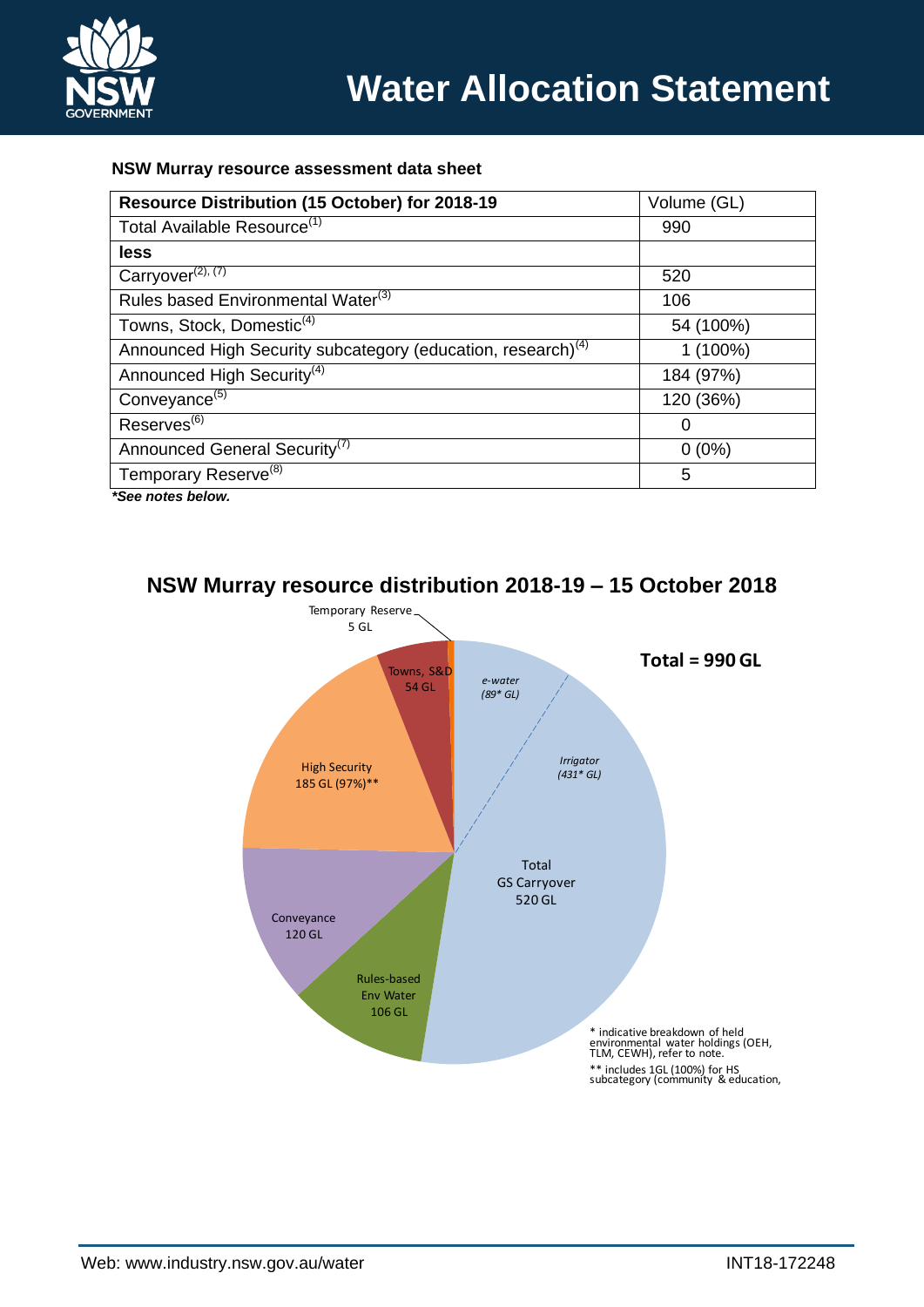

### **Data sheet notes**

- (1) Total available resource NSW's state share of active storage volume (Hume, Dartmouth, Menindee and Lake Victoria) as assessed and accounted for under the Murray-Darling Basin Agreement at the time of the assessment plus any usable flows in transit plus assumed (99%ile) inflows for the rest of the year plus Snowy Hydro's assured Required Annual Release (RAR) (including any flex (pre-release) from the prior year), as well as estimated usage to date. Snowy Hydro's net M1 releases to date for this water year (2018- 19) is 587GL, and 200GL of flex was pre-released in 2017-18. NSW is in Special Accounting with South Australia (SA), details of which can be found in the MDB Agreement clauses 123-129. Special accounting is triggered when NSW is forecast unable to meet the required reserve of 1,250 GL by the end of the water year to supply SA with its entitlement in the following year. Larger Victorian tributary inflows often allow Victoria to step out of Special Accounting earlier than NSW, as has occurred in this assessment. At such time, as both states must contribute equally (50:50) to South Australian commitments, NSW must provide a matching contribution, prior to NSW receiving its share of the resource.
- (2) Carryover NSW Murray general security water users can carryover a maximum account balance of 50 per cent of their entitlement into the following water year. The account limit is 110 per cent of entitlement, meaning that account credits from allocation and/or carryover cannot exceed 110% of entitlement in any water year. The limit does not include allocation trade.
- (3) Primarily rules-based planned environmental water water required to be set aside to provide for riverine environments, as per water sharing plan and other interjurisdictional agreements. In the NSW Murray this includes the Murray Additional Allowance (MAA) (about 6 GL), Wakool system requirements (up to 70 GL, currently 40 GL available), and the Barmah-Millewa Allowance (B-MA) (about 248 GL – currently 100% borrowed). It also includes River Murray Increased Flows (RMIF) in Hume, accrued as part of the Snowy Water Initiative (currently 60 GL available out of a total commitment of about 90 GL). The total commitments to B-MA and RMIF will decrease over the water year as they are released from Hume for use. Excludes 'licence-based' environmental water also known as held environmental water (HEW).
- (4) The *Water Sharing Plan for the New South Wales Murray and Lower Darling Regulated Rivers Water Sources 2016* has subcategories of high security licenses in the Murray Water Source. High security subcategory licences under *Part 7 Division 2 Clause 46(2)* that are present in the Murray include community and education, research, and town water supply. At the commencement of each water year, these licences are to receive 100% allocation, while remaining high security licences are to receive 97% allocation. For the purposes of this water allocation statement, the high security town water supply allocation volume has been grouped as "Towns, S&D".
- (5) Conveyance entitlement a category of access licence originally issued to Irrigation Corporations to facilitate delivery of water through their channel systems. Allocation to this category is prescribed in the water sharing plan and is a function of current high and general security allocation.
- (6) Reserves required primarily under statutory plans; set aside for emergency purposes and critical needs.
- $(7)$  Held environmental water (HEW) water administered by environmental water holders is reported here. with the associated portions of general security allocation and carryover also identified in the above pie chart. This reporting of held environmental water is limited to only NSW entitlements, reporting of credits to accounts (not usage or trade), and estimated to be 0 GL of GS, 24 GL of HS, 18 GL of conveyance allocation and 89 GL of GS carryover. These entitlements are held and/or managed either singly or jointly by various environmental holder groups, including the NSW Office of Environment and Heritage (OEH), The Living Murray (TLM) and the Commonwealth Environmental Water Holder (CEWH). Details on environmental holdings can be found on individual agency websites.
- (8) Temporary reserve small reserve introduced to buffer against elevated risk of high-than-budgeted losses.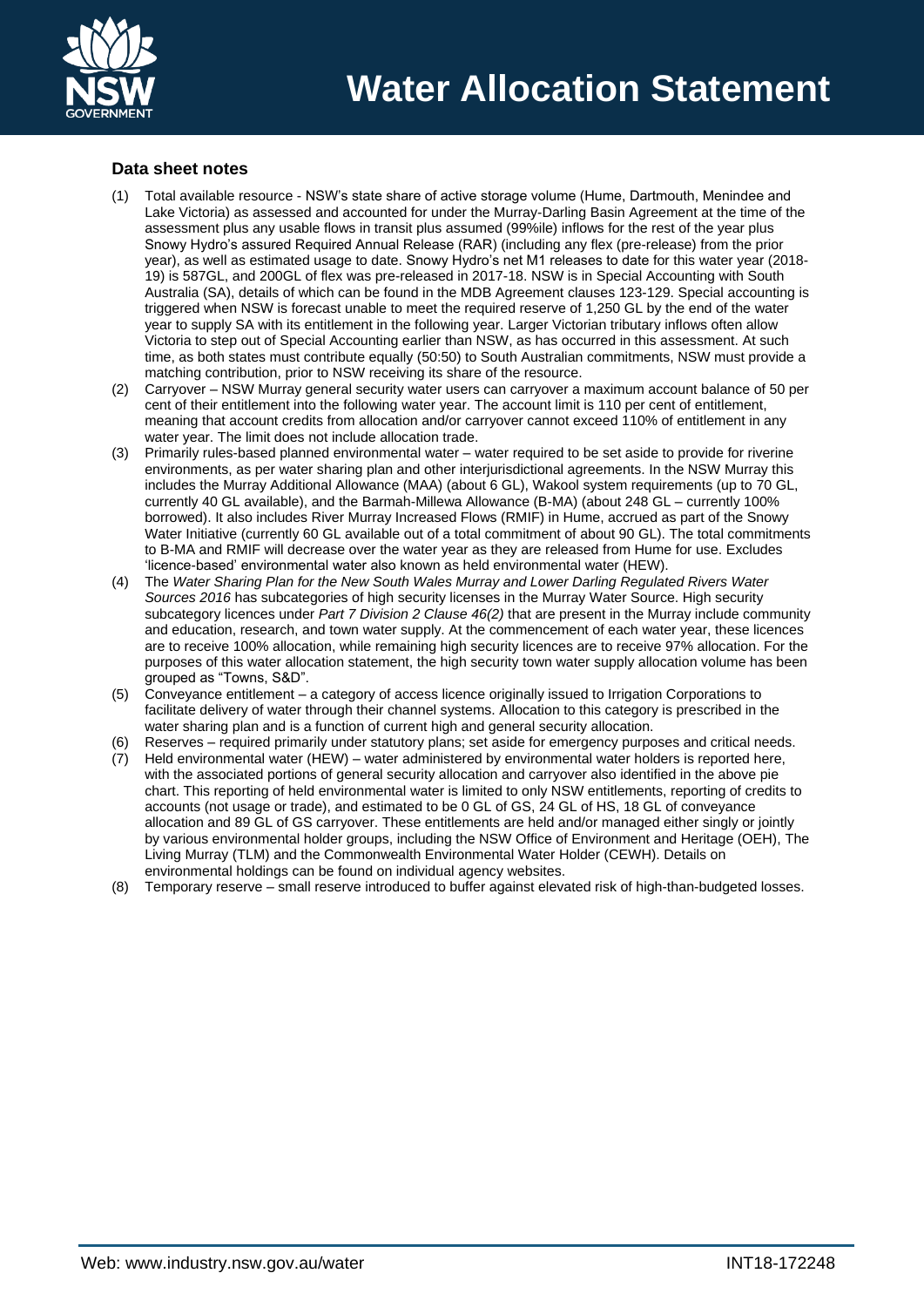

| Item                                  | Mid Oct<br>2017 (GL) | Mid Oct 2018<br>(GL) | Comments                                                             |  |
|---------------------------------------|----------------------|----------------------|----------------------------------------------------------------------|--|
| NSW share of total resources          | 1,879                | 990                  | Significantly lower following<br>very dry conditions since<br>summer |  |
| less                                  |                      |                      |                                                                      |  |
| Carryover                             | 730                  | 520                  | Lower carryover                                                      |  |
| Environmental                         |                      |                      | BMA payback commenced in                                             |  |
|                                       | 200                  | 106                  | 2017                                                                 |  |
| Towns, Stock, Domestic                | 54                   | 54                   | Same                                                                 |  |
| Allocation to Conveyance licences     | 203                  | 120                  | Lower due to lower resource                                          |  |
| <b>Allocation to High Security</b>    | 185                  | 185                  | Same                                                                 |  |
| <b>Allocation to General Security</b> | 502                  | $\Omega$             | Lower due to lower resource                                          |  |

### **NSW Murray resource assessment – comparison with this time last year**

## **NSW Murray water balance – 15 October 2018**

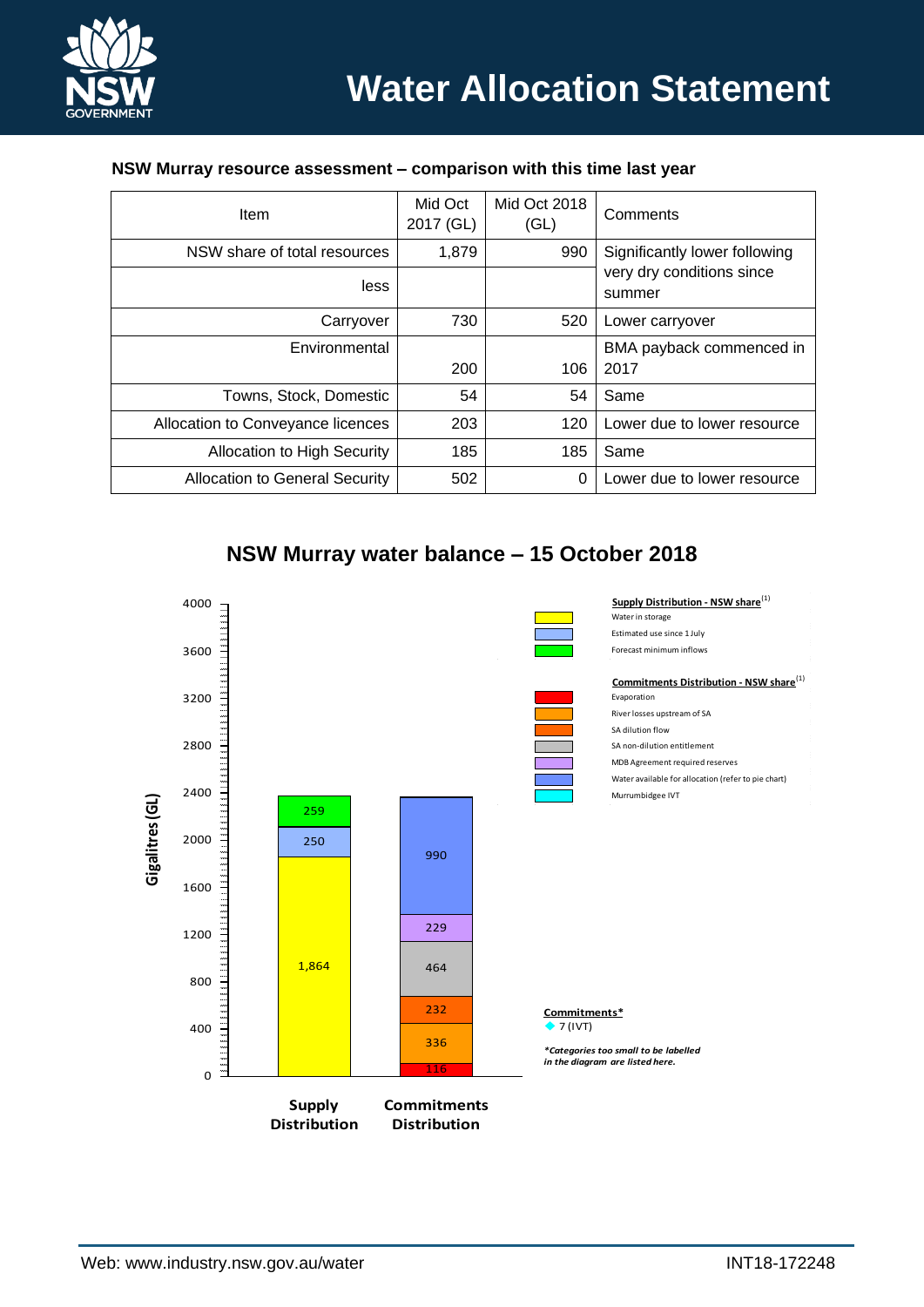

#### **Water balance notes:**

- (1) Supply Distribution and Remaining Commitments the distribution of supply and commitments is being provided on a monthly basis. The volumes in the categories shown are only those relating to NSW's share of the resource, at the end of the preceding month. The categories include the following:
	- Water in storage: Volumes in the dams at the end of the previous month. (Excludes water in storage unavailable to NSW under the water sharing arrangements of the Murray Darling Basin Agreement).
	- Estimated use since 1 July: Estimated NSW usage to-date, reconciled periodically with hydrographic updates (meter readings).

Forecast inflows: NSW's share of forecast inflows into the River Murray System based on assumed extremely dry future conditions (includes Snowy Hydro's guaranteed inflows for the water year).

Murrumbidgee IVT: Total Murrumbidgee system water bought by Murray system users that is yet to be delivered, as reported in the Murrumbidgee IVT account balance. A negative IVT balance will appear as a commitment of NSW Murray water to the Murrumbidgee, until trades between the two valleys brings the IVT balance up to nil.

Evaporation: Water set aside for evaporation for the remainder of the year. This reduces as the year progresses. River losses upstream of SA: Water budgeted for transmission losses from the River Murray system upstream of the South Australian border for the remainder of the year. Generally reduces as the water year progresses.

SA non-dilution entitlement: Water to supply South Australia's entitlement flow, as required under the Murray-Darling Basin (MDB) Agreement. Reduces as water year progresses.

SA dilution flow: Water to provide South Australia's dilution component of flow, as required under the MDB Agreement. Reduces as the year progresses, unless Additional Dilution Flow (ADF) is triggered.

MDB Agreement required reserves: Includes conveyance reserve and minimum reserve to be set aside for use in the next water year, as required by the MDB Agreement in clause 102D and 103, respectively.

Water available for allocation: NSW's bulk share of the resource that can be assigned to NSW Murray entitlement holders based on the water sharing plan. This volume includes entitlement holder carryover. The allocation of this volume is provided in the above table and pie chart.

#### **Chances of improvement**

The chances of improved inflow conditions and indicative allocations are provided in the following table. The decision to move to 'Dry Tercile' analysis was taken in the mid-September assessment based on the very dry winter period experienced this year together with the climatic outlook. This means that only data from the lowest one-third of years is used and produces lower forecast conditions than using all years of record which are considered more realistic under current conditions.

The likely improvements take into account the need to meet current deficits (for example in allocation conveyance entitlements) and the need to ensure that 1 July 2019 high priority commitments can be met for the 2019-20 water year.

### **Forecast general security allocation (per cent) – using dry tercile#**

| Potential Inflow Conditions*                   | 1 Dec 2018 General<br><b>Security Allocation</b> | 1 Feb 2019 General<br><b>Security Allocation</b> |  |
|------------------------------------------------|--------------------------------------------------|--------------------------------------------------|--|
| 99 chances in 100 (extreme) (99%)              |                                                  |                                                  |  |
| 9 chances in $10$ (very dry) $(90\%)^{\wedge}$ | $U_{VV}$                                         |                                                  |  |
| $3$ chances in 4<br>(75%)<br>(dry)             |                                                  | 5                                                |  |
| 1 chance in 2<br>(50%)<br>(mean)               | 8                                                | 13                                               |  |
| (25%)<br>1 chance in<br>4<br>(wet)             | 18                                               | 22                                               |  |

(Any carryover water can be added to these indicative allocations)

# Outlook modelling using inflow data for the driest one-third of years only and GS carryover of 31%.

^ July to September 2018 conditions for the system as a whole have been tracking at 91% AEP.

^^ Conveyance estimated to be around 165 GL at 1 December 2018.

B-M Allowance remains borrowed for all scenarios.